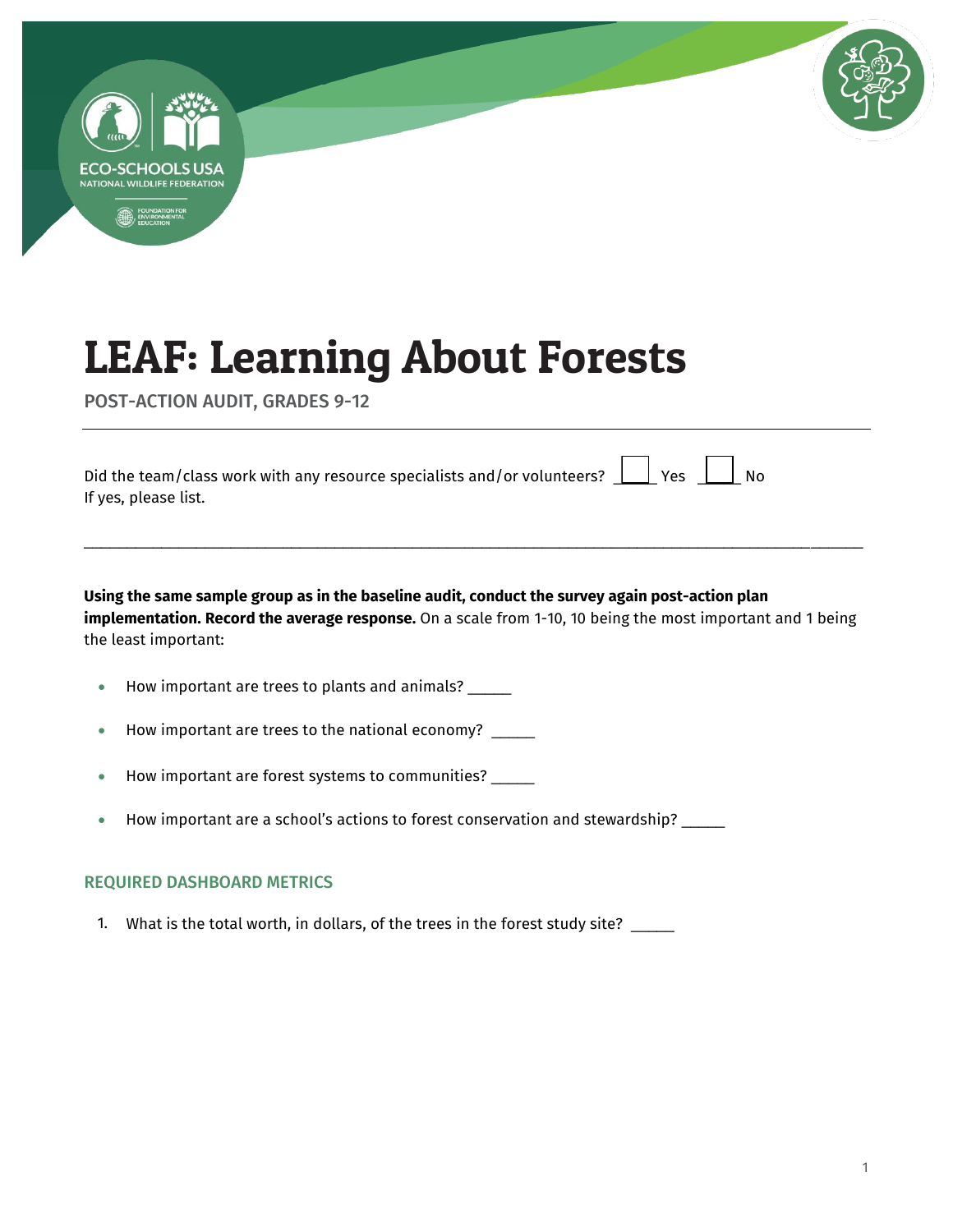

POST-ACTION AUDIT, GRADES 9-12



### TABLE 1. DEFINING THE STUDY SITE

| 1. | Confirm the GPS coordinates for the forest study<br>site, by comparing them to your coordinates in the<br>baseline audit. Use you smartphone's GPS or go to:<br>https://www.whatsmygps.com to find the<br>coordinates. | Latitude N and the control of the control of the control of the control of the control of the control of the control of the control of the control of the control of the control of the control of the control of the control<br>Longitude W and the contract of the contract of the contract of the contract of the contract of the contract o |
|----|------------------------------------------------------------------------------------------------------------------------------------------------------------------------------------------------------------------------|-------------------------------------------------------------------------------------------------------------------------------------------------------------------------------------------------------------------------------------------------------------------------------------------------------------------------------------------------|
| 2. | Is the study site being actively managed?<br>If yes, for what? Check all that apply.                                                                                                                                   | Yes ( <i>)</i> No<br>Timber  <br>Firewood<br><b>Wildlife Habitat</b>                                                                                                                                                                                                                                                                            |
| 3. | How many trees are in the forest study site?                                                                                                                                                                           | A few (less than 5)<br>Some (between 6 and 12)<br>Many (more than 12)<br>Exact number if known _____                                                                                                                                                                                                                                            |
| 4. | If there are dead trees on the study site, count the<br>number of standing fallen dead trees.                                                                                                                          | N/A<br>Standing dead trees (snags)<br>Fallen dead trees (logs)                                                                                                                                                                                                                                                                                  |
| 5. | What types of trees are found in the study site?                                                                                                                                                                       | Deciduous (<br>Evergreen <sup>(</sup><br>Mixed                                                                                                                                                                                                                                                                                                  |
| 6. | How is land used surrounding the study site?<br>Check all that apply.                                                                                                                                                  | Residential<br>Park or Public Green Space<br>Commercial<br><b>Undeveloped Land</b>                                                                                                                                                                                                                                                              |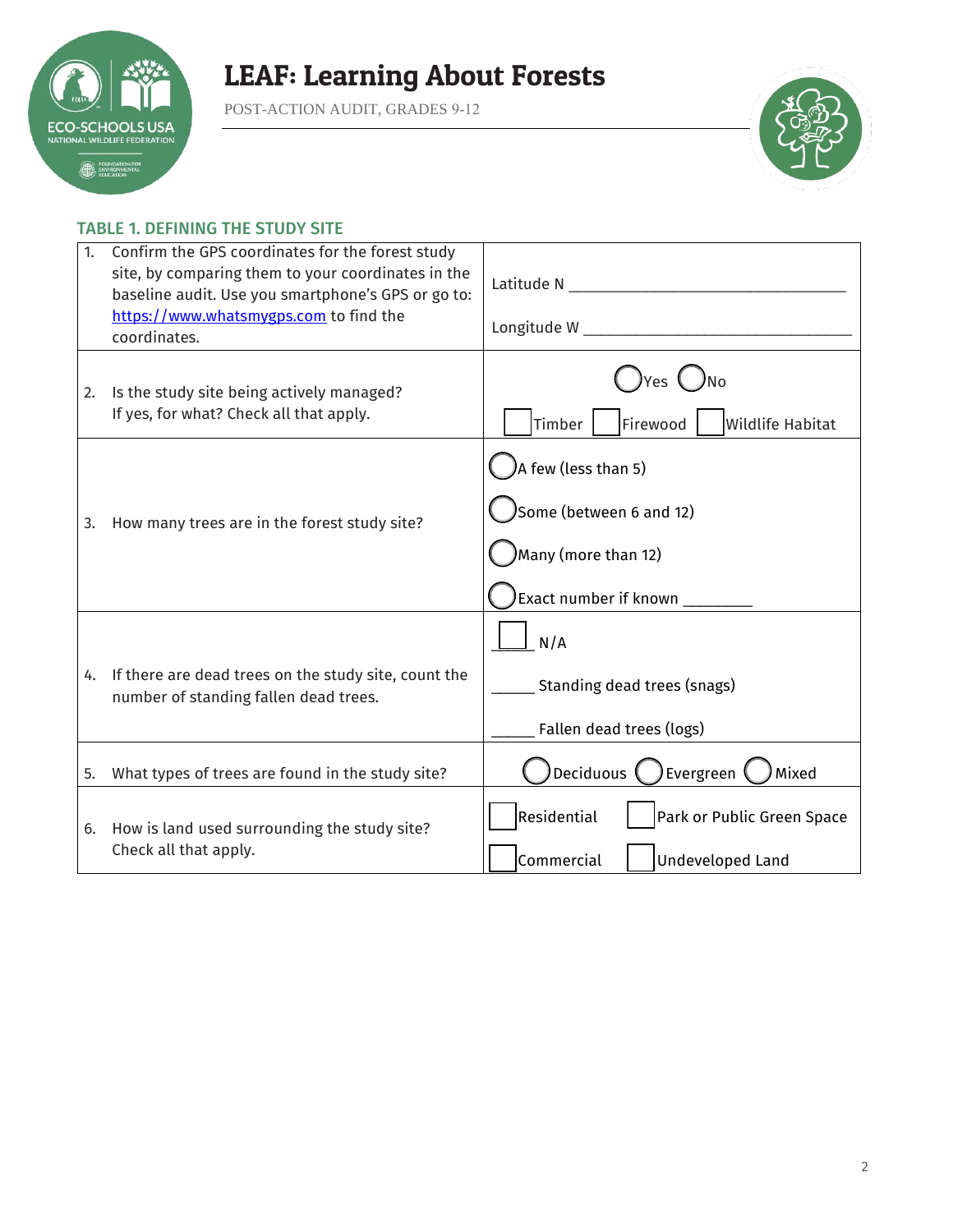

POST-ACTION AUDIT, GRADES 9-12



### CHART 1. TREE SPECIES DATA

Reassess the 5-10 trees from the baseline audit and complete Chart 1. If needed, refer to the **Forest Study Site Measurement Guide**.

| <b>Tree Species</b>         | <b>Deciduous (D) or</b><br>Evergreen (E) | Age<br><b>Sprout, Seedling,</b><br><b>Mature, or Snag</b> | <b>Tree Height</b><br>in Feet | <b>Tree Diameter</b><br>(DBH) in Inches |
|-----------------------------|------------------------------------------|-----------------------------------------------------------|-------------------------------|-----------------------------------------|
| <b>Example: Sugar Maple</b> | $\mathbf D$                              | <b>Mature</b>                                             | 17                            | 28                                      |
| #1                          |                                          |                                                           |                               |                                         |
| #2                          |                                          |                                                           |                               |                                         |
| #3                          |                                          |                                                           |                               |                                         |
| #4                          |                                          |                                                           |                               |                                         |
| #5                          |                                          |                                                           |                               |                                         |
| #6                          |                                          |                                                           |                               |                                         |
| #7                          |                                          |                                                           |                               |                                         |
| #8                          |                                          |                                                           |                               |                                         |
| #9                          |                                          |                                                           |                               |                                         |
| #10                         |                                          |                                                           |                               |                                         |

### **Think about the following questions as you summarize the information in Table and Chart 1.**

- 1. What changed in and/or around the forest study site between the baseline and post-action audit or between audit years?
- 2. Since the action plan was implemented, has tree biodiversity improved?
- 3. Describe one action students took to support current community tree campaigns or initiatives.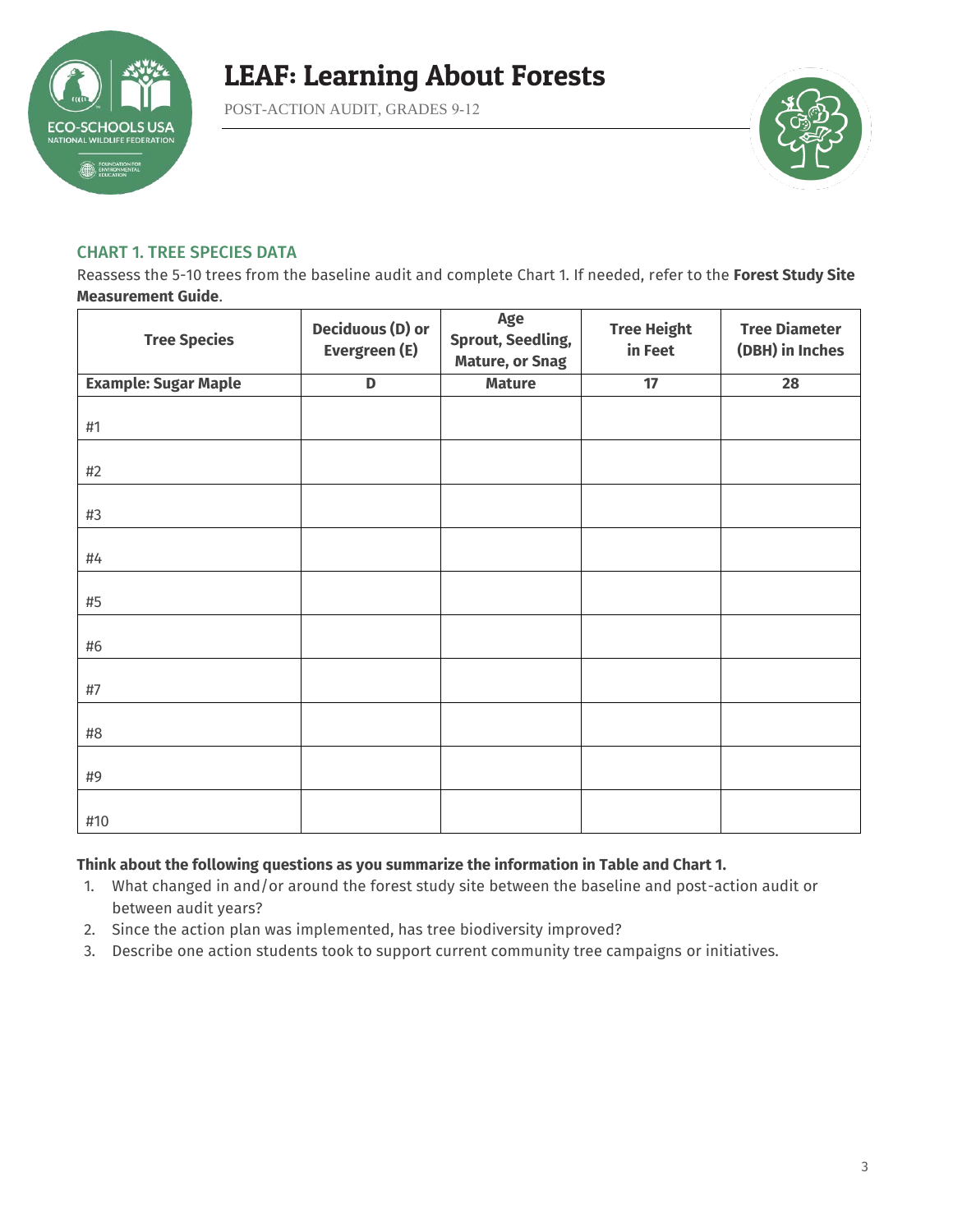

POST-ACTION AUDIT, GRADES 9-12



### TABLE 2. WEATHER

| Identify the season during which data is being collected.    | Summer <i>C</i> Fall<br>) Winter ( ) Spring |
|--------------------------------------------------------------|---------------------------------------------|
| Surface Ozone<br>Use ozone test strips for this measurement. | parts per billion (ppb)                     |

### **Think about the following question as you summarize the data in Table 2.**

- 1. How is the season's weather different from the weather during the baseline audit?
- 2. What empirical evidence have trees provided that there has been a season change?
- 3. Have there been any extreme weather events since the baseline audit that impacted tree health, flood, drought, fire, hurricane, etc.? If yes, upload photographic evidence.
- 4. Describe the relationship between weather and forest health.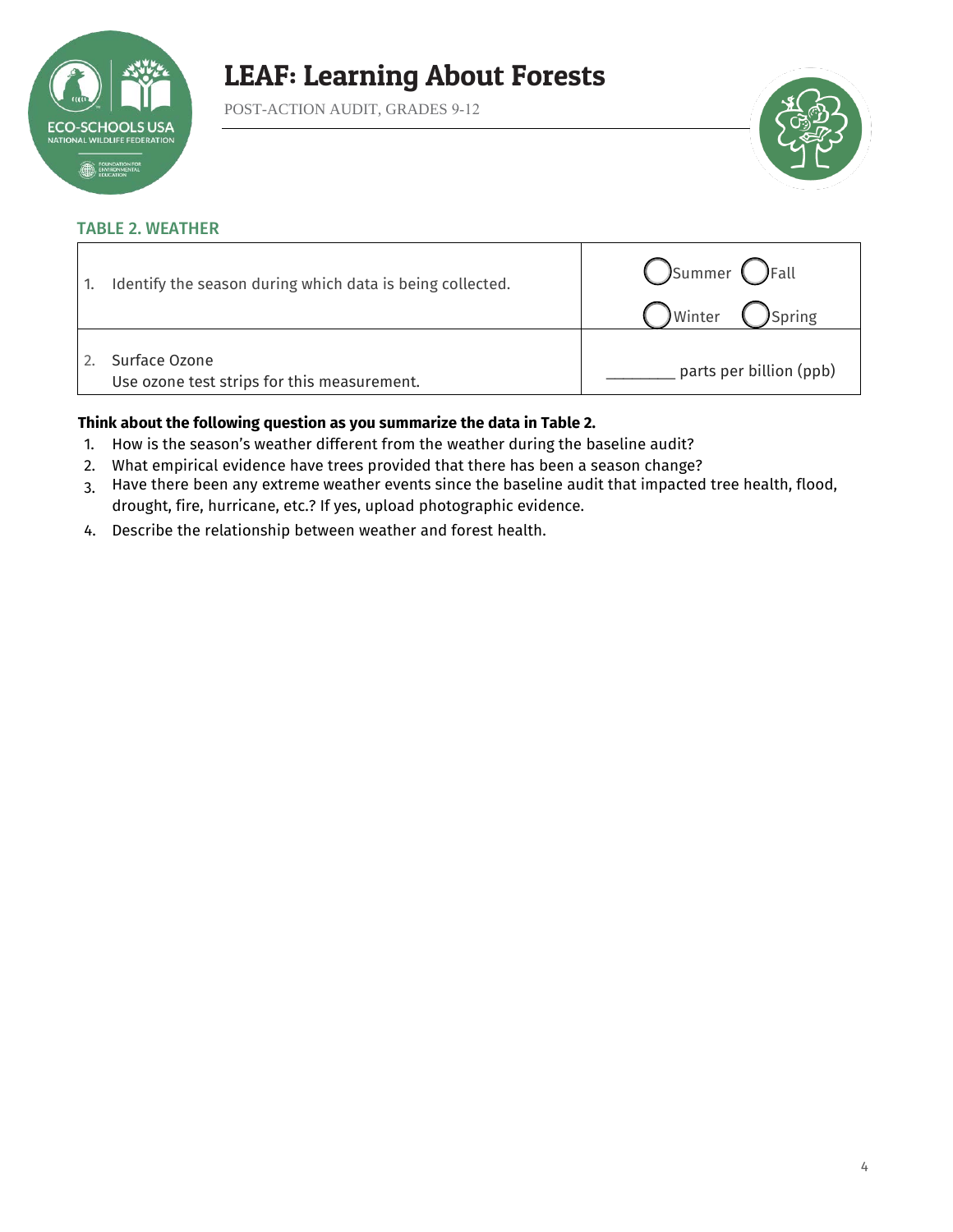

POST-ACTION AUDIT, GRADES 9-12



#### TABLE 3. WATER QUALITY

| Did students conduct baseline water quality tests?<br>1.<br>If yes, conduct the following water quality tests. |                                               |             | Yes (<br>No                                            |  |
|----------------------------------------------------------------------------------------------------------------|-----------------------------------------------|-------------|--------------------------------------------------------|--|
| 3.<br>2.<br>рH                                                                                                 |                                               | Temperature |                                                        |  |
| Test 1 ______ pH Level                                                                                         |                                               |             | Test $1 \_\cdot$ $\cdot$ F $\cdot$ $\_\cdot$ $\cdot$ C |  |
| Test 2 ______ pH Level                                                                                         |                                               |             |                                                        |  |
| Test 3 ______ pH Level                                                                                         |                                               |             | Test 3 $\degree$ F   $\degree$ C                       |  |
| Acidic<br>$\bigcup$ Neutral                                                                                    | Basic (                                       |             |                                                        |  |
| Conductivity<br>4.                                                                                             | 5. Alkalinity                                 |             | 6. Dissolved Oxygen                                    |  |
| Test $1 \_\_\_\$ µS/cm                                                                                         | Test $1$ _______ CaCO <sub>3</sub> mg/L       |             | Test $1 \_\_\_$ mg/L                                   |  |
| Test $2 \mu S/cm$                                                                                              | Test $2 \_\_\_\_\$ CaCO <sub>3</sub> mg/L     |             | Test $2 \_\_\_\_$ mg/L                                 |  |
| Test $3 \mu S/cm$                                                                                              | Test 3 $\qquad \qquad$ CaCO <sub>3</sub> mg/L |             | Test $3 \_\_\_\_\$ mg/L                                |  |
| 7. Transparency - Choose method A or B.                                                                        |                                               |             |                                                        |  |
| A1. Secchi disk - distance from observer to:                                                                   |                                               |             |                                                        |  |
| Test 1 _____ m water surface   _____ m where disk disappears   _____ m where disk reappears                    |                                               |             |                                                        |  |
| Test 2 _____ m water surface   _____ m where disk disappears   _____ m where disk reappears                    |                                               |             |                                                        |  |
| Test 3 _____ m water surface   _____ m where disk disappears   _____ m where disk reappears                    |                                               |             |                                                        |  |
| A2. Secchi disk reaches the bottom and does not disappear - distance from observer to:                         |                                               |             |                                                        |  |
| Test 1 ______ m to water surface   _____ m depth to the bottom of the water site                               |                                               |             |                                                        |  |
| Test 2 _____ m to water surface   _____ m depth to the bottom of the water site                                |                                               |             |                                                        |  |
| Test 3 _____ m to water surface   _____ m depth to the bottom of the water site                                |                                               |             |                                                        |  |
| <b>Transparency Tube</b><br>В.                                                                                 |                                               |             |                                                        |  |
| Tube test 1 ______ cm or ______ greater than depth of transparency tube.                                       |                                               |             |                                                        |  |
| Tube test 2 ______ cm or ______ greater than depth of transparency tube.                                       |                                               |             |                                                        |  |
| Tube test 3 ______ cm or _____ greater than depth of transparency tube.                                        |                                               |             |                                                        |  |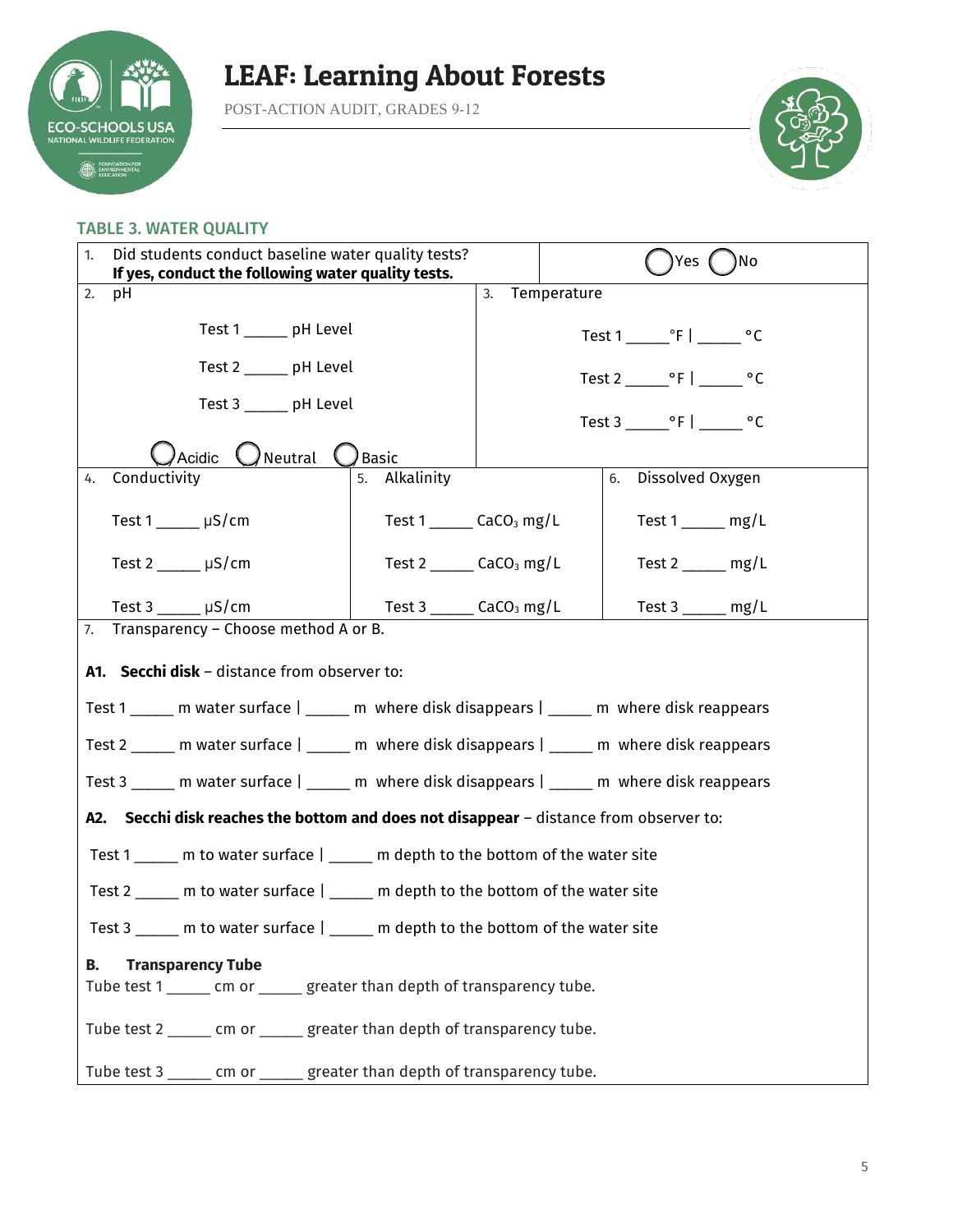

POST-ACTION AUDIT, GRADES 9-12



### TABLE 4. SOIL QUALITY

| Soil Temperature<br>1.                                  |                             | Soil pH<br>2.          |                                                                                                                   |  |
|---------------------------------------------------------|-----------------------------|------------------------|-------------------------------------------------------------------------------------------------------------------|--|
| At 5 cm<br><b>At 10 cm</b>                              |                             |                        | Test 1 ______ pH Level                                                                                            |  |
| $\degree$ F   $\degree$ C                               | $\degree$ F $\degree$ C     |                        | Test 2 ______ pH Level                                                                                            |  |
| $\degree$ F   $\degree$ C                               | $\circ$ F  <br>$^{\circ}C$  | Test 3 ______ pH Level |                                                                                                                   |  |
| $\degree$ F $\degree$ C                                 | $\circ$ F  <br>$^{\circ}$ C |                        | $\bigcirc$ Acidic $\bigcirc$ Neutral $\bigcirc$ Basic                                                             |  |
| Nitrogen (N)<br>3.                                      | 4. Phosphorus (P)           |                        | 5. Potassium (K)                                                                                                  |  |
| Test 1 $\bigcirc$ Low $\bigcirc$ Medium $\bigcirc$ High |                             |                        | Test 1 $\bigcirc$ Low $\bigcirc$ Medium $\bigcirc$ High   Test 1 $\bigcirc$ Low $\bigcirc$ Medium $\bigcirc$ High |  |
| Test 2 $\bigcup$ Low $\bigcirc$ Medium $\bigcirc$ High  |                             |                        | Test 2 Low $\bigcirc$ Medium $\bigcirc$ High   Test 2 Low $\bigcirc$ Medium $\bigcirc$ High                       |  |
| Test 3 Low $\bigcirc$ Medium $\bigcirc$ High            |                             |                        | Test 3 Low O Medium O High   Test 3 O Low O Medium O High                                                         |  |
| 6. Soil Texture                                         | 7. Soil Consistence         |                        | 8. Soil Color                                                                                                     |  |
| Sandy<br>Clay                                           | hard                        | loose                  | dark light<br>А.                                                                                                  |  |
| Silt<br>Loam                                            | firm                        | plastic and sticky     | <b>B.</b><br>brown with yellow hues                                                                               |  |
|                                                         |                             |                        | brown with grey hues                                                                                              |  |
|                                                         |                             |                        | brown with green hues                                                                                             |  |
|                                                         |                             |                        | brown with blue hues                                                                                              |  |

### **Think about the following questions as you summarize the data in Table 4.**

- 1. Review why it is important to observe and test water and soil quality near tree systems?
- 2. Is there a significant difference in water and/or soil quality since conducting the baseline audit? Explain.
- 3. How are water, soil and tree health connected?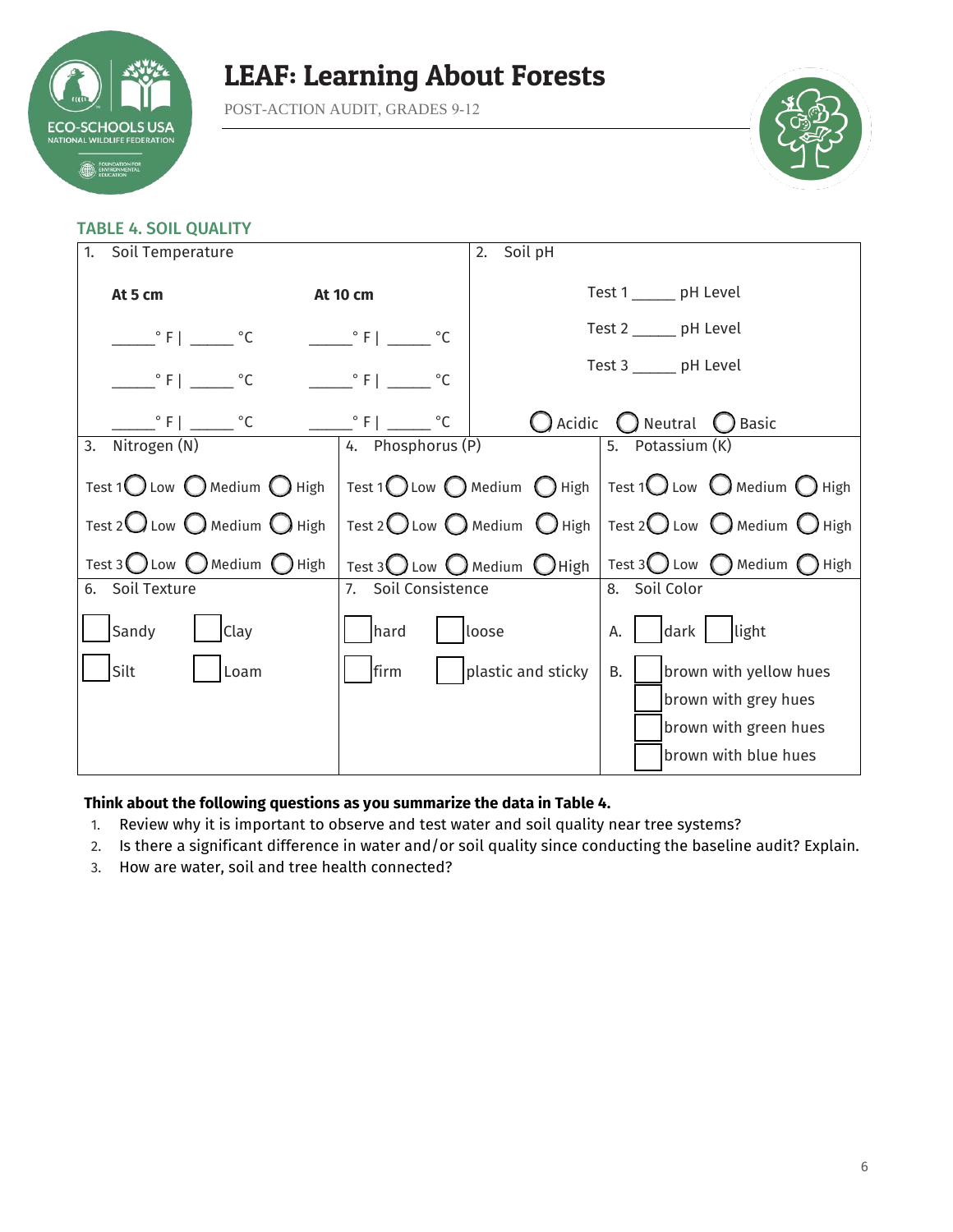

POST-ACTION AUDIT, GRADES 9-12



Consider contacting a local non-profit, business, government agency, college or university. Their involvement is a great way to connect to the community, inspire students, demonstrate career possibilities and share resource expertise. If you cannot conduct a study in the field please determine the best way to gather data, i.e. a phone call, an email or ideally a virtual conferencing tool with someone who works as a forester, forest ecologist, landscape architect, park planner, volunteer, etc. Contact your state forest service office for resource specialist contacts, resources or recommendations.

Invite parents and community members to participate in the auditing process. Students can take on the role of educator by working with volunteers on citizen science. This experience is a great way to build community.

| 1. | Are there animals present at the forest study site?                                                                                 |                                                                      |
|----|-------------------------------------------------------------------------------------------------------------------------------------|----------------------------------------------------------------------|
| 2. | Did students see animals in the following families?<br>Check all that apply, then fill in Chart 2. Wildlife-Animal<br>Observations. | mammals<br>birds<br>insects<br>reptiles<br>amphibians                |
| 3. | Did you observe other plant types at the study site?                                                                                | N٥<br>'es                                                            |
| 4. | Did students see plants from the following groups? Check all that<br>apply, then fill in Chart 3. Wildlife-Plant Observations.      | bushes<br>grasses<br>wildflowers<br>ferns<br>other (fungi)<br>mosses |

### TABLE 5. WILDLIFE - GENERAL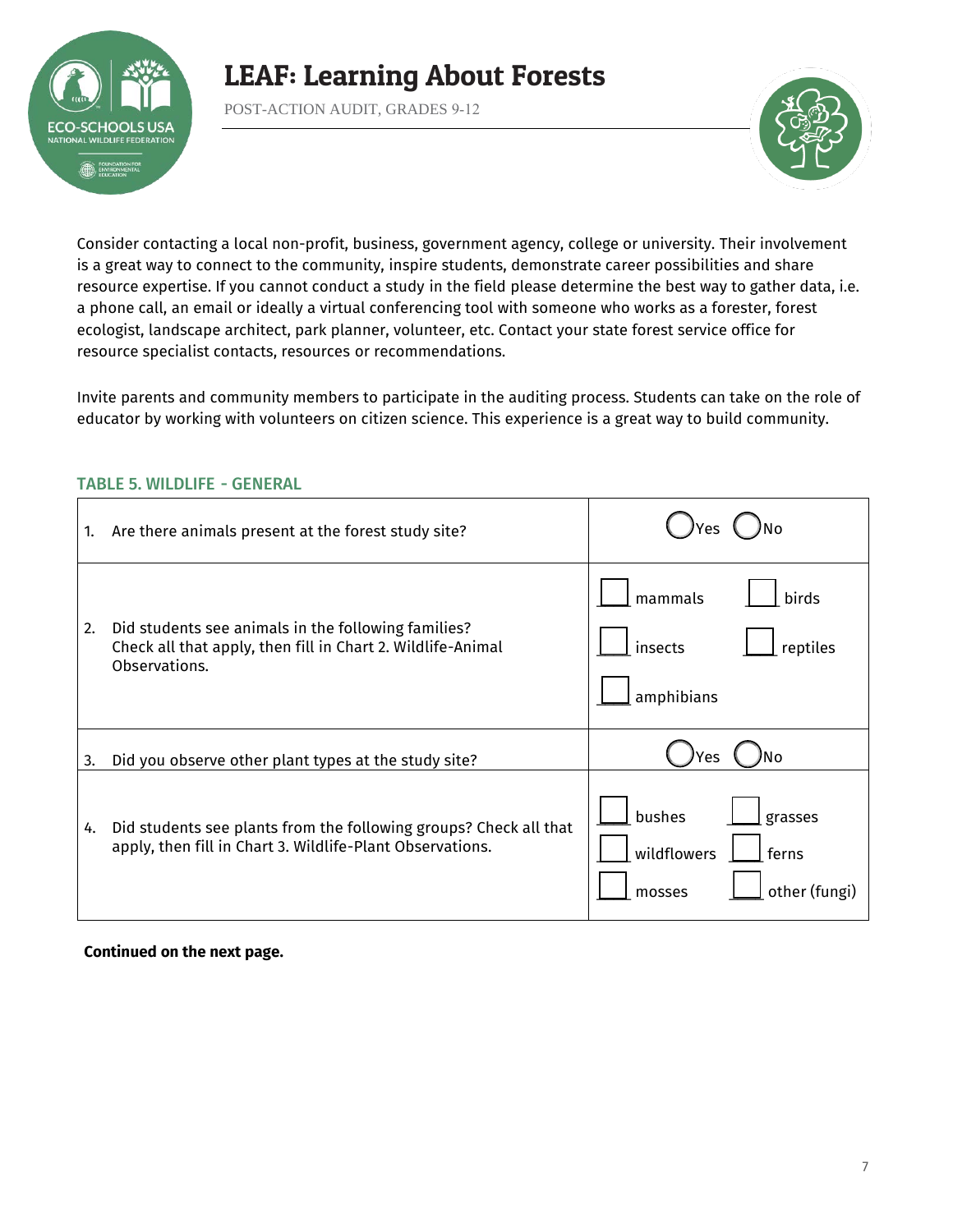

POST-ACTION AUDIT, GRADES 9-12



### CHART 2. WILDLIFE – ANIMAL OBSERVATIONS

Allow students opportunities to practice identifying what wildlife species they are observing. For example, is the bird a Robin or a Black-throated blue warbler? Is the squirrel a rea or a gray squirrel? Often the type of wildlife you find in the study site will help to define the health and the type of forest.

| <b>Birds, Mammals,</b><br>Insects, Reptiles,<br><b>Amphibians</b> | # of<br><b>Animals</b><br><b>Observed</b> | <b>Animal Evidence</b><br>(tracks, burrows, nests,<br>droppings, etc.) | <b>Other Notes</b>                                                          |
|-------------------------------------------------------------------|-------------------------------------------|------------------------------------------------------------------------|-----------------------------------------------------------------------------|
| <b>Example:</b><br><b>Birds</b>                                   | 5                                         | One nest                                                               | Nest had a broken egg, made up of pine needles,<br>feathers and leaf litter |
|                                                                   |                                           |                                                                        |                                                                             |
|                                                                   |                                           |                                                                        |                                                                             |
|                                                                   |                                           |                                                                        |                                                                             |
|                                                                   |                                           |                                                                        |                                                                             |
|                                                                   |                                           |                                                                        |                                                                             |
|                                                                   |                                           |                                                                        |                                                                             |
|                                                                   |                                           |                                                                        |                                                                             |
|                                                                   |                                           |                                                                        |                                                                             |
|                                                                   |                                           |                                                                        |                                                                             |
|                                                                   |                                           |                                                                        |                                                                             |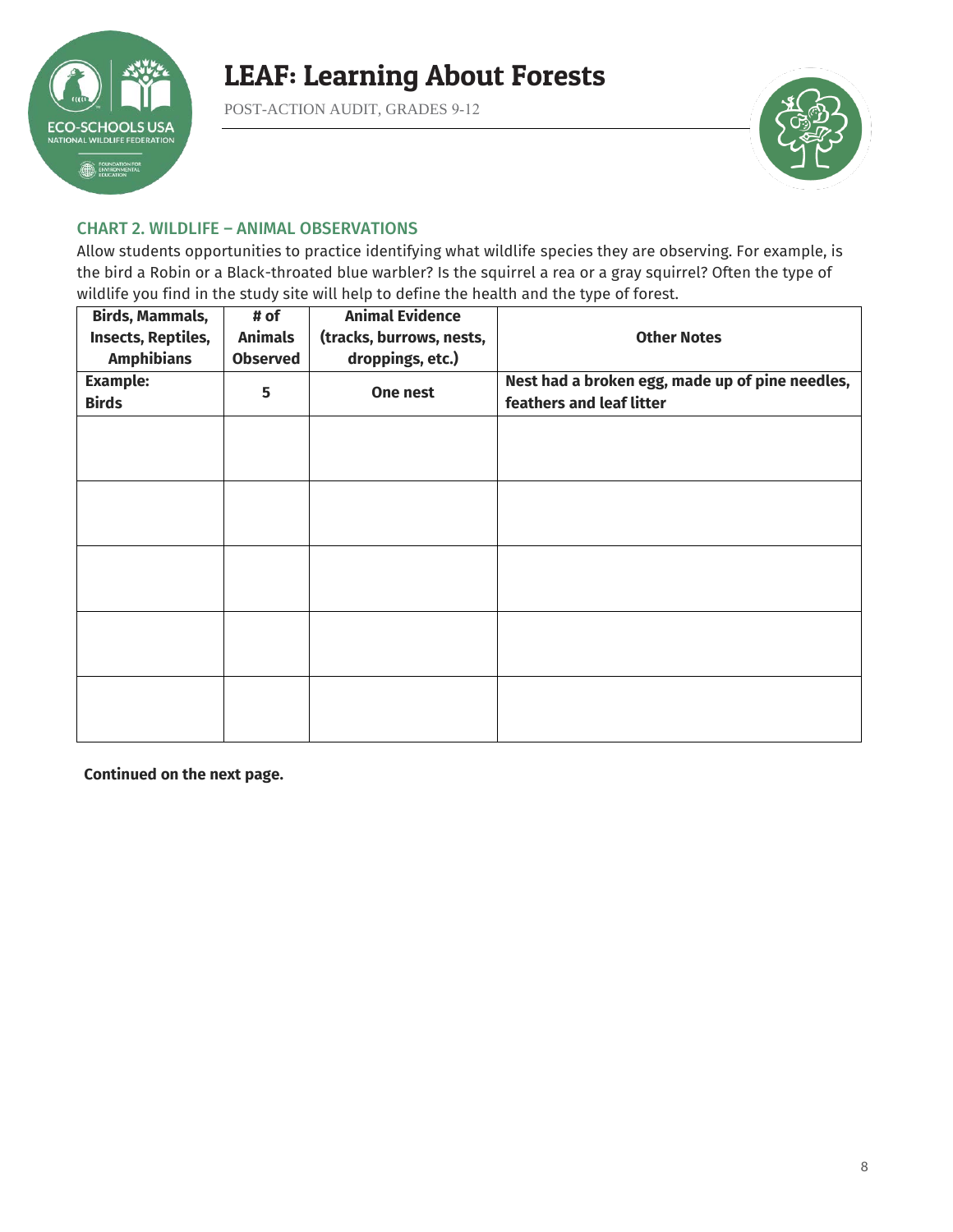

POST-ACTION AUDIT, GRADES 9-12



#### CHART 3. WILDLIFE – PLANT OBSERVATIONS

| <b>Ground Cover</b>        |                                | <b>Estimate the Amount</b>     |
|----------------------------|--------------------------------|--------------------------------|
| (plant life on the ground) | <b>Species or Description</b>  | <b>Found at the Study Site</b> |
|                            |                                | (a lot, some, a little)        |
|                            | <b>Example: Blackberries</b>   | a lot                          |
|                            |                                |                                |
|                            |                                |                                |
| <b>Bushes</b>              |                                |                                |
|                            |                                |                                |
|                            |                                |                                |
|                            | <b>Example: Woodland Sedge</b> | some                           |
|                            |                                |                                |
|                            |                                |                                |
| <b>Grasses</b>             |                                |                                |
|                            |                                |                                |
|                            |                                |                                |
|                            | <b>Example: White Trillium</b> | a little                       |
|                            |                                |                                |
|                            |                                |                                |
| <b>Wildflowers</b>         |                                |                                |
|                            |                                |                                |
|                            |                                |                                |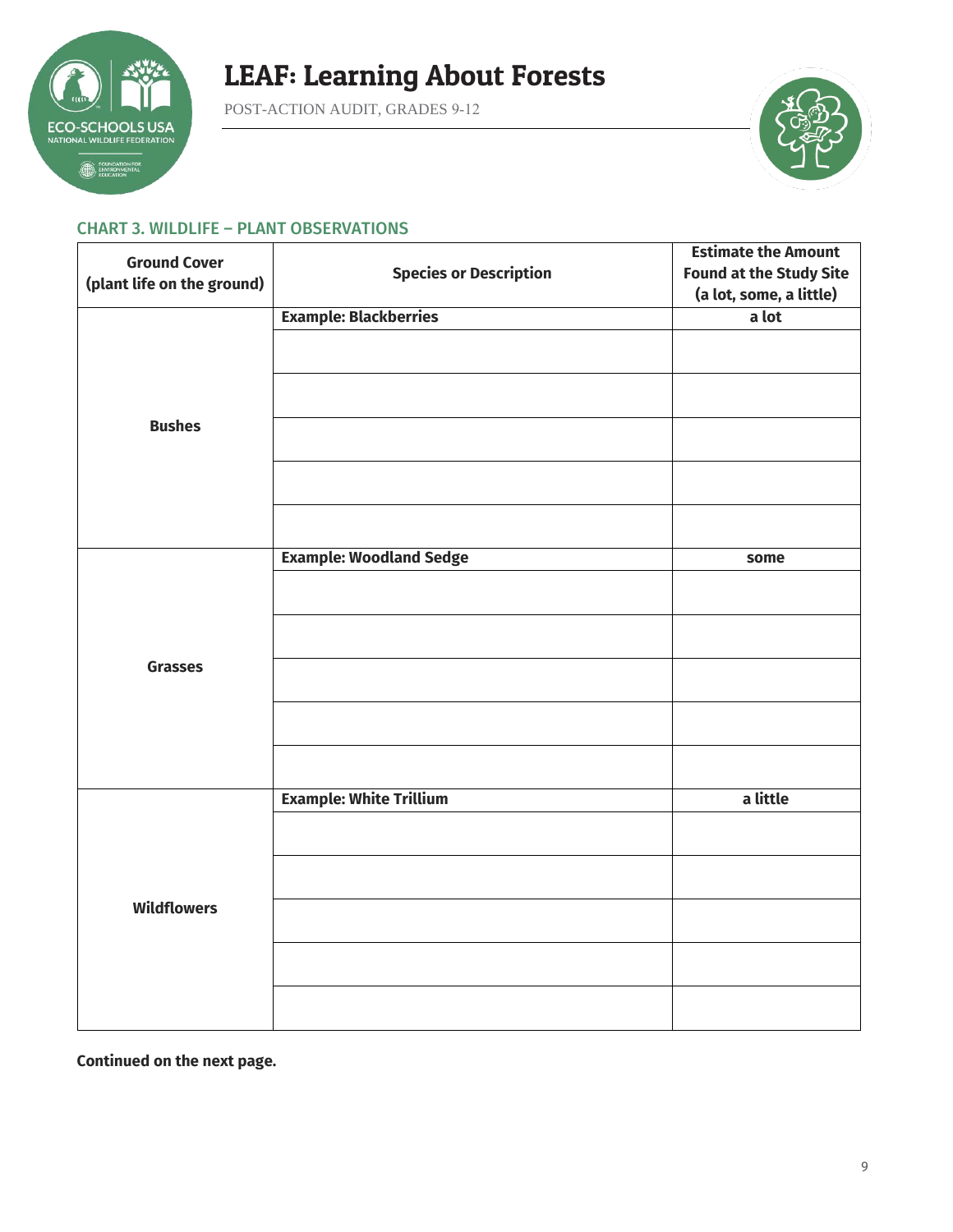

POST-ACTION AUDIT, GRADES 9-12



### CHART 3. WILDLIFE – PLANT OBSERVATIONS, CONTINUED

| <b>Ground Cover</b>        |                                   | <b>Estimate the Amount</b>     |
|----------------------------|-----------------------------------|--------------------------------|
| (plant life on the ground) | <b>Species or Description</b>     | <b>Found at the Study Site</b> |
|                            |                                   | (a lot, some, a little)        |
|                            | <b>Example: Maidenhair</b>        | some                           |
|                            |                                   |                                |
|                            |                                   |                                |
| <b>Ferns</b>               |                                   |                                |
|                            |                                   |                                |
|                            |                                   |                                |
|                            | <b>Example: White-Tipped Moss</b> | a lot                          |
|                            |                                   |                                |
|                            |                                   |                                |
| <b>Mosses</b>              |                                   |                                |
|                            |                                   |                                |
|                            |                                   |                                |
|                            | <b>Example: Oyster Mushroom</b>   | some                           |
|                            |                                   |                                |
|                            |                                   |                                |
| <b>Other (Fungi)</b>       |                                   |                                |
|                            |                                   |                                |
|                            |                                   |                                |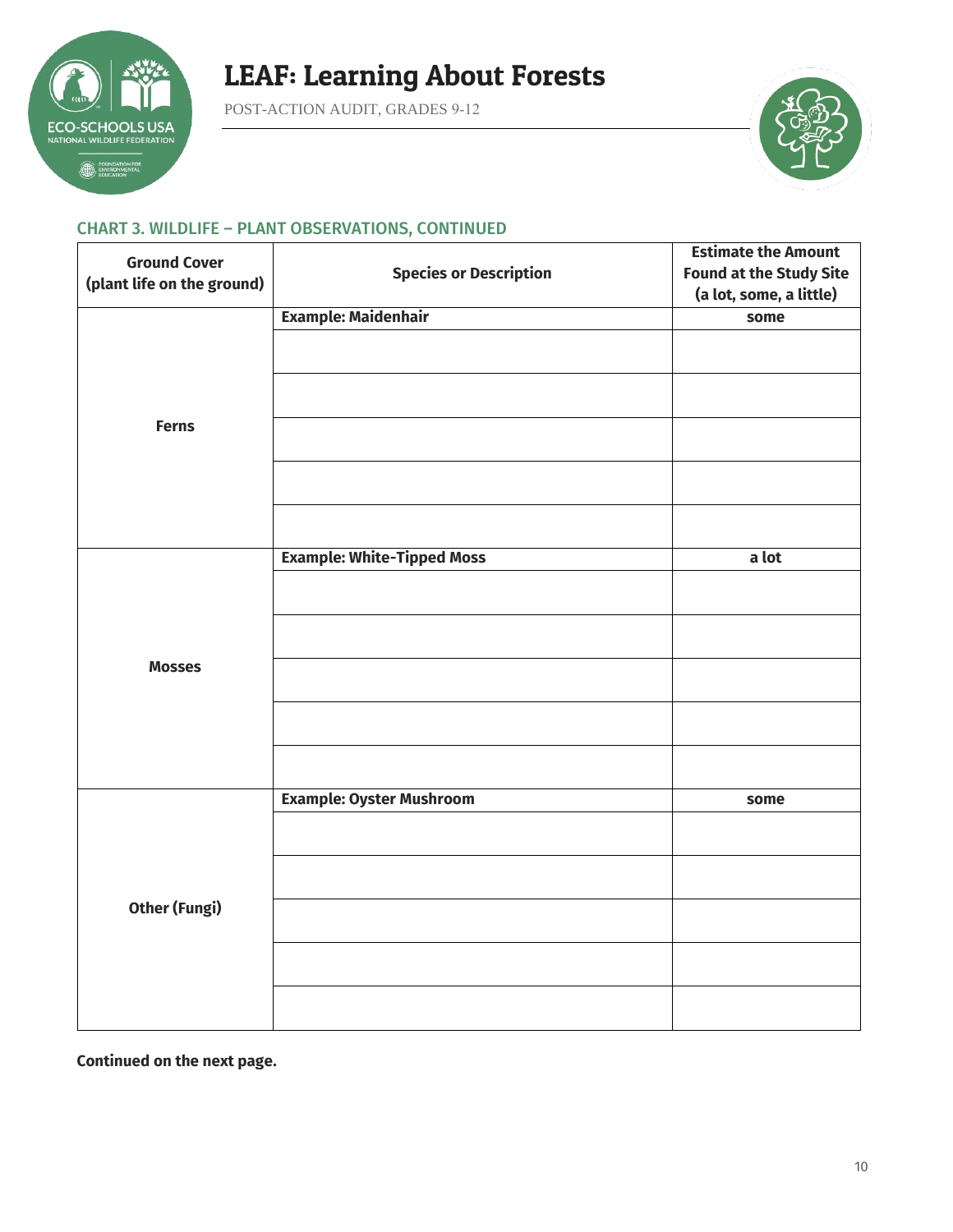

POST-ACTION AUDIT, GRADES 9-12



### **Think about the following questions as you summarize the information in Table 5 and Charts 2 and 3.**

- 1. How have student's ability to make observations and identify plants and animals changed from the baseline audit?
- 2. Have the quantity of wildlife or variety of wildlife improved since implementing the team/class action plan?
- 3. If the team/class worked with an agency to support conservation efforts of a specific, threatened or endangered species, please elaborate.
- 4. Describe one action students took to improve wildlife habitat at the forest study site.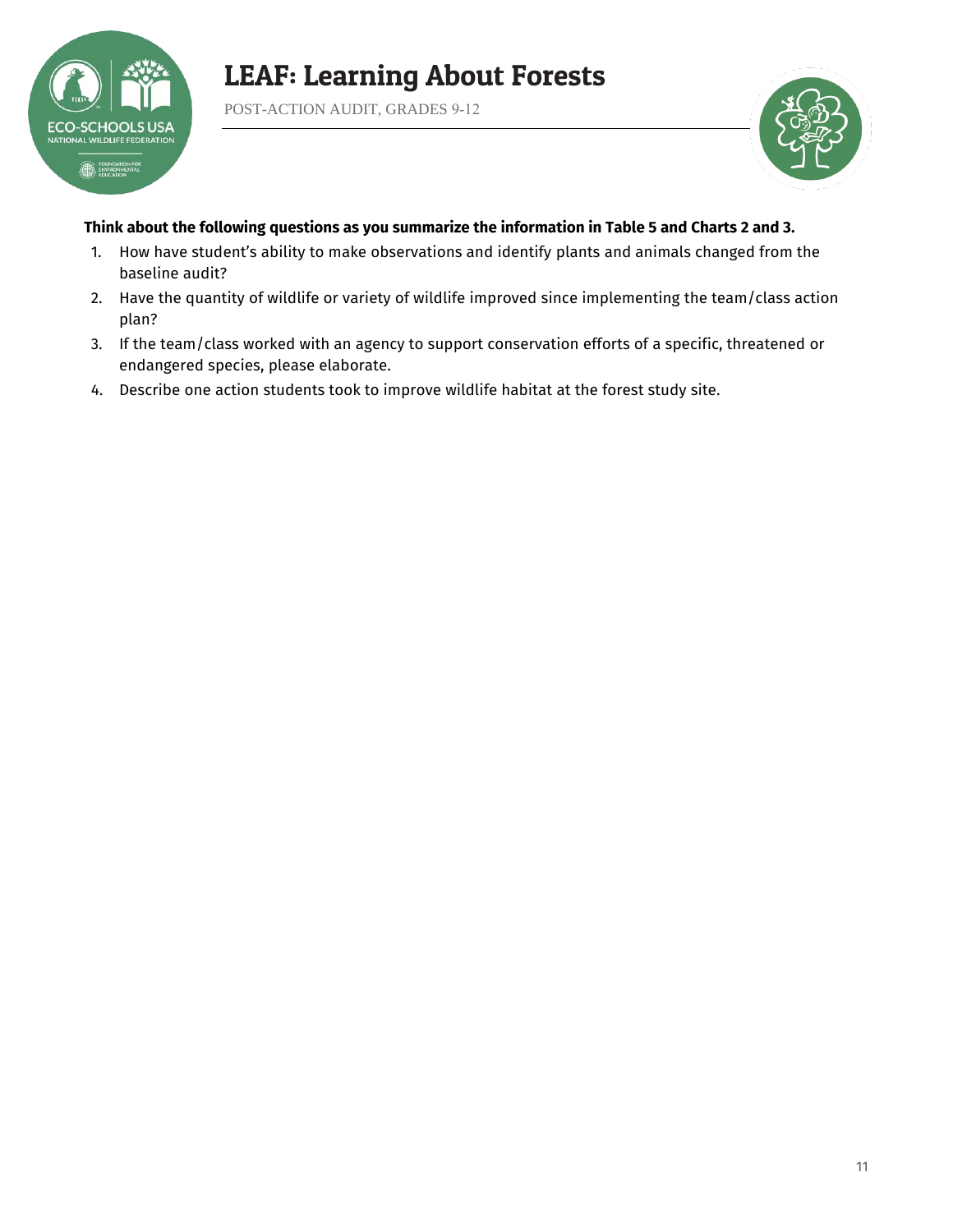

POST-ACTION AUDIT, GRADES 9-12



### TABLE 6. TREE WORTH

Use the *i-Tree MyTree Calculator*, [https://mytree.itreetools.org/#/,](https://mytree.itreetools.org/#/) to collect the data below. Some data will be used as metrics for your school's Eco-Schools USA Dashboard.

Use the information from Chart 1 to begin populating the table below. Next input the requested data into the online calculator at *i-Tree MyTree Calculator*. If you would like to provide data for more trees or you would like to calculate multiple trees for a species, please enter the information into an Excel spreadsheet or other document and submit as evidence when applying for an Eco-Schools award.

| <b>Tree Species</b>                    | <b>Tree</b><br><b>Diameter</b> in<br>Inches (in.) | <b>Land Use</b> | <b>Stormwater</b><br><b>Runoff</b><br><b>Avoided in</b><br>Gallons (gal.) | Annual CO <sub>2</sub><br><b>Sequestered</b><br>in Pounds<br>(lbs.) | <b>Annual</b><br><b>Overall Tree</b><br><b>Benefit in</b><br>Dollars (\$) |
|----------------------------------------|---------------------------------------------------|-----------------|---------------------------------------------------------------------------|---------------------------------------------------------------------|---------------------------------------------------------------------------|
| <b>Example:</b><br><b>Single Maple</b> | 12                                                | Park/Vacant     | 203                                                                       | 14                                                                  | \$2                                                                       |
|                                        |                                                   |                 |                                                                           |                                                                     |                                                                           |
|                                        |                                                   |                 |                                                                           |                                                                     |                                                                           |
|                                        |                                                   |                 |                                                                           |                                                                     |                                                                           |
|                                        |                                                   |                 |                                                                           |                                                                     |                                                                           |
|                                        |                                                   |                 |                                                                           |                                                                     |                                                                           |
| <b>TOTALS</b>                          |                                                   |                 |                                                                           |                                                                     |                                                                           |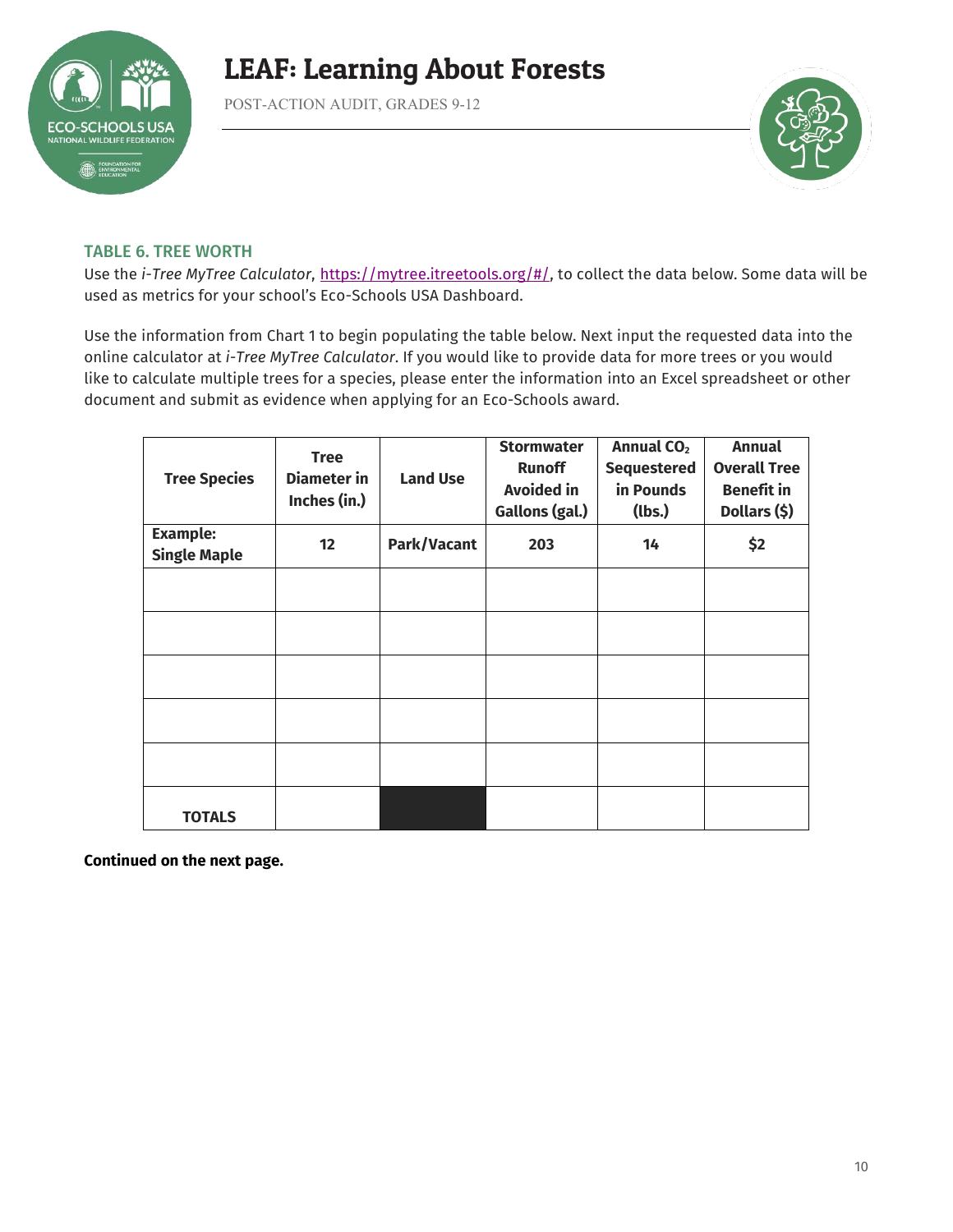

POST-ACTION AUDIT, GRADES 9-12



#### **Think about the following questions as you summarize the information in Table 6.**

- 1. Have there been changes between the baseline and post-action audit data? Explain.
- 2. Were any trees lost? If yes, how much was lost in gallons of water, kilowatt hours saved, pounds of  $CO<sub>2</sub>$ sequestered and total dollars.
- 3. How do trees in a community or forest impact sustainable development? Keep in mind the three dimensions, social, economic and environmental.
- 4. How have student attitudes toward trees changed?
- 5. What did students learn about the historical relationship communities and indigenous peoples had and continue to have with trees?
- 6. Describe one action students took to support current conservation efforts in the area/region.